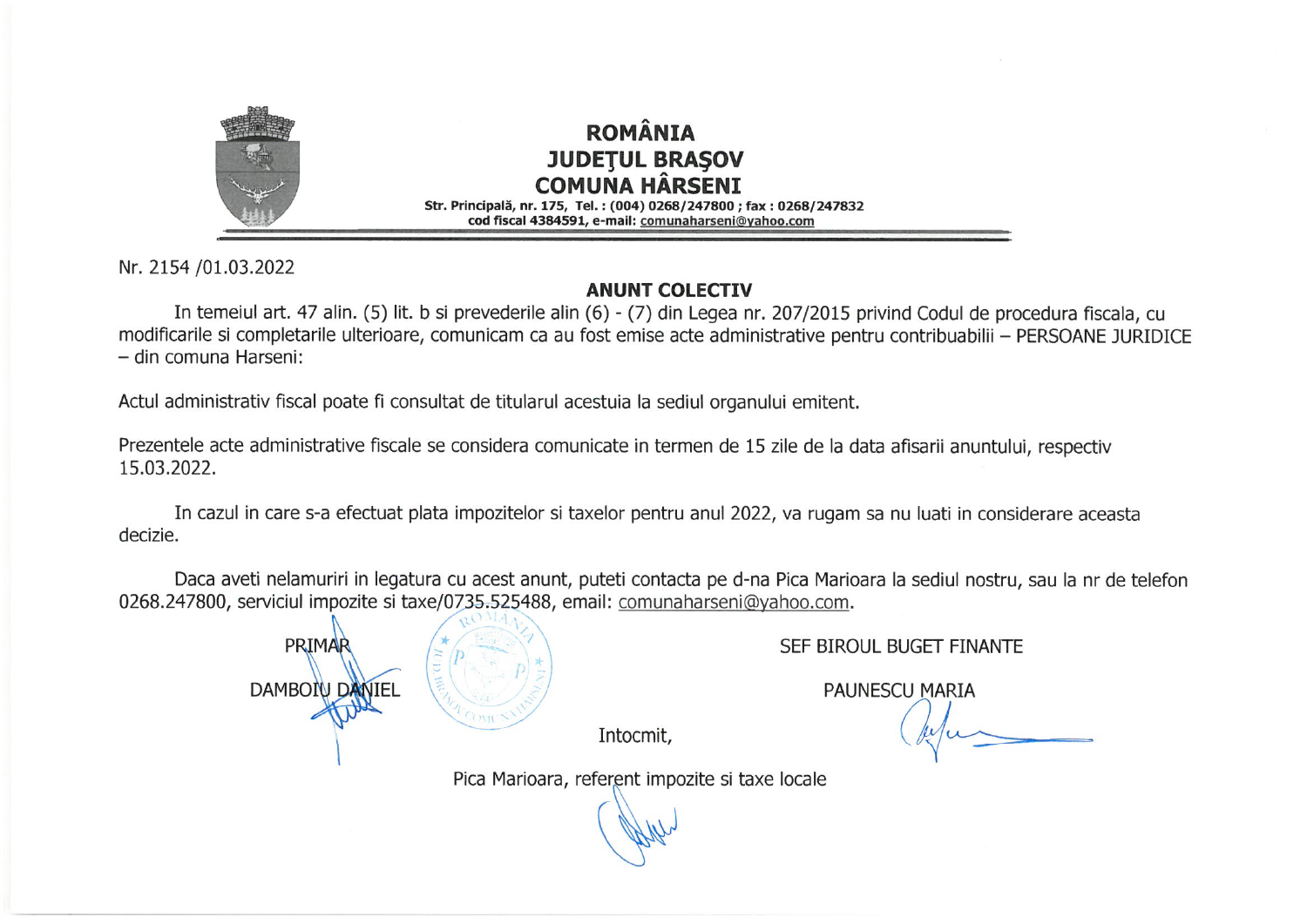#### COMUNA HARSENI HIRSENI, Str. PRINCIPALA, Nr. 175, Jud. Brasov 4384591

## **CENTRALIZATOR DECIZII DE IMPUNERE**

**Deciziile de impunere emise in perioada 1.01.2022 - 17.03.2022 pentru persoanele juridice**

| Nr. ROL        | Nume si prenume                     | <b>Adresa</b>                                                              | Nr. decizie | Din data   |
|----------------|-------------------------------------|----------------------------------------------------------------------------|-------------|------------|
| 1001627        | ASOCIATIA COMPOS. DE PADURE         | HIRSENI, Str. Principala, Nr. 25A, Et. 0, Ap. 0, Jud. Brasov, C.P. 1       | 1588        | 17.02.2022 |
| 1001589        | ASOCIATIA COMPOSESORATUL            | COPACEL, Str. Principala, Nr. 22, Et. 0, Ap. 0, Jud. Brasov, C.P. 1        | 1577        | 15.02.2022 |
|                | 1001613   ASOCIATIA CRESCAT. DE     | COPACEL, Str. Principala, Nr. 240, Et. 0, Ap. 0, Jud. Brasov, C.P. 1       | 1584        | 16.02.2022 |
| 1001675        | ASOCIATIA CRESCATORILOR DE          | SEBES, Str. Principala, Nr. 57, Jud. Brasov, C.P. 1                        | 1599        | 21.02.2022 |
|                | 1001676   ASOCIATIA GLORIA HARSENI  | HIRSENI, Str. Principala, Nr. 99, Jud. Brasov, C.P. 1                      | 1592        | 17.02.2022 |
| 1001702        | ASOCIATIA PROCULT MARGINENI         | MARGINENI, Str. Principala, Nr. 6, Jud. Brasov, C.P. 1                     | 1606        | 21.02.2022 |
|                | 1001518   C.N. POSTA ROMANA S.A.-   | BRASOV, Str. NICOLAE IORGA, Nr. 1, Jud. BRASOV, C.P. 500057                | 1544        | 14.02.2022 |
| 1001542        | C.N.T.E.E. TRANSELECTRICA S.A.      | SIBIU, Str. B-DUL CORNELIU COPOSU, Nr. 3, Jud. SIBIU, C.P. 550245          | 1560        | 15.02.2022 |
| 1001573        | CABINET MED.IND DE                  | HIRSENI, Str. Principala, Nr. 101, Et. 0, Ap. 0, Jud. Brasov, C.P. 1       | 1573        | 15.02.2022 |
| 1001585        | CABINET MEDICAL M.F.                | HIRSENI, Str. Principala, Nr. 100A, Et. 0, Ap. 0, Jud. Brasov, C.P. 1      | 1541        | 10.02.2022 |
| 1001726 CARP   |                                     | HIRSENI, Str. Principala, Nr. 13, Jud. Brasov, C.P. 1                      | 1615        | 21.02.2022 |
| 1001628        | COMPOSESORATUL DE PADURE            | HIRSENI, Str. Principala, Nr. 25A, Et. 0, Ap. 0, Jud. Brasov, C.P. 1       | 1589        | 17.02.2022 |
| 1001674        | COMUNA POLITICA MARGINENI           | MARGINENI, Str. Principala, Nr. 136, Jud. Brasov, C.P. 1                   | 1598        | 21.02.2022 |
| 1001551        | D.E.E. ROMANIA S.A.-                | BRASOV, Str. PICTOR LUCHIAN, Nr. 25, Jud. BRASOV, C.P. 500030              | 1563        | 15.02.2022 |
| 1001568        | <b>DIMBOIU ELENA-</b>               | SEBES, Str. Principala, Nr. 135, Et. 0, Ap. 0, Jud. Brasov, C.P. 1         | 1571        | 15.02.2022 |
| 1001526        | FUNDATIA "MONOLITH"                 | HIRSENI, Str. Principala, Nr. 55, Et. 0, Ap. 0, Jud. Brasov, C.P. 1        | 1550        | 14.02.2022 |
|                | 1001550   FUNDATIA MONOLITH- BARDAS | FAGARAS, Str. TARGULUI, Nr. 24, Jud. BRASOV, C.P. 505200                   | 1562        | 15.02.2022 |
| 1001683        | <b>GHIDIM MARIA- INTREPRINDERE</b>  | MARGINENI, Str. Principala, Nr. 230, Jud. Brasov, C.P. 1                   | 1603        | 21.02.2022 |
| 1001717        | <b>GIRBEA TEODORA-</b>              | SEBES, Str. Principala, Nr. 145, Jud. Brasov, C.P. 1                       | 1612        | 21.02.2022 |
| 1001577        | <b>GRANCEA VIRGIL-</b>              | SEBES, Str. Principala, Nr. 154, Et. 0, Ap. 0, Jud. Brasov, C.P. 1         | 1574        | 15.02.2022 |
| 1001582        | <b>HATIA-KLUSCH</b>                 | SEBES, Str. Principala, Nr. 56, Et. 0, Ap. 0, Jud. Brasov, C.P. 1          | 1576        | 15.02.2022 |
|                | 1001519   HIDROELECTRICA SA- UZINA  | SIBIU, Str. RAHOVA, Nr. 45, Jud. SIBIU, C.P. 550345                        | 1545        | 14.02.2022 |
| 1001696        | LIE ADINA ELENA -                   | MARGINENI, Str. Principala, Nr. 74, Jud. Brasov, C.P. 1                    | 1605        | 21.02.2022 |
| 1001593        | <b>MATEI AURORA -</b>               | SEBES, Str. Principala, Nr. Top.100282, Et. 0, Ap. 0, Jud. Brasov, C.P. 1  | 1534        | 21.01.2022 |
| 1001646        | MOLDOVAN NICOLAE-MARCEL             | SEBES, Str. Principala, Nr. 175, Jud. Brasov, C.P. 1                       | 1596        | 17.02.2022 |
| 1001534        | MUNTEANU IOAN DUMITRU-              | HIRSENI, Str. Principala, Nr. 153, Et. 0, Ap. 0, Jud. Brasov, C.P. 1       | 1557        | 14.02.2022 |
|                | 1001684   PETRESCU MAGDALENA        | SEBES, Str. Principala, Nr. 650, Jud. Brasov, C.P. 1                       | 1601        | 21.02.2022 |
| Pagina 1 din 4 |                                     | Generat azi, 17 martie 2022, la ora 30.12.1899, la primaria COMUNA HARSENI |             |            |

Pagina 1 din 4 Generat azi, 17 martie 2022, la ora 30.12.1899, la primaria COMUNA HARSENI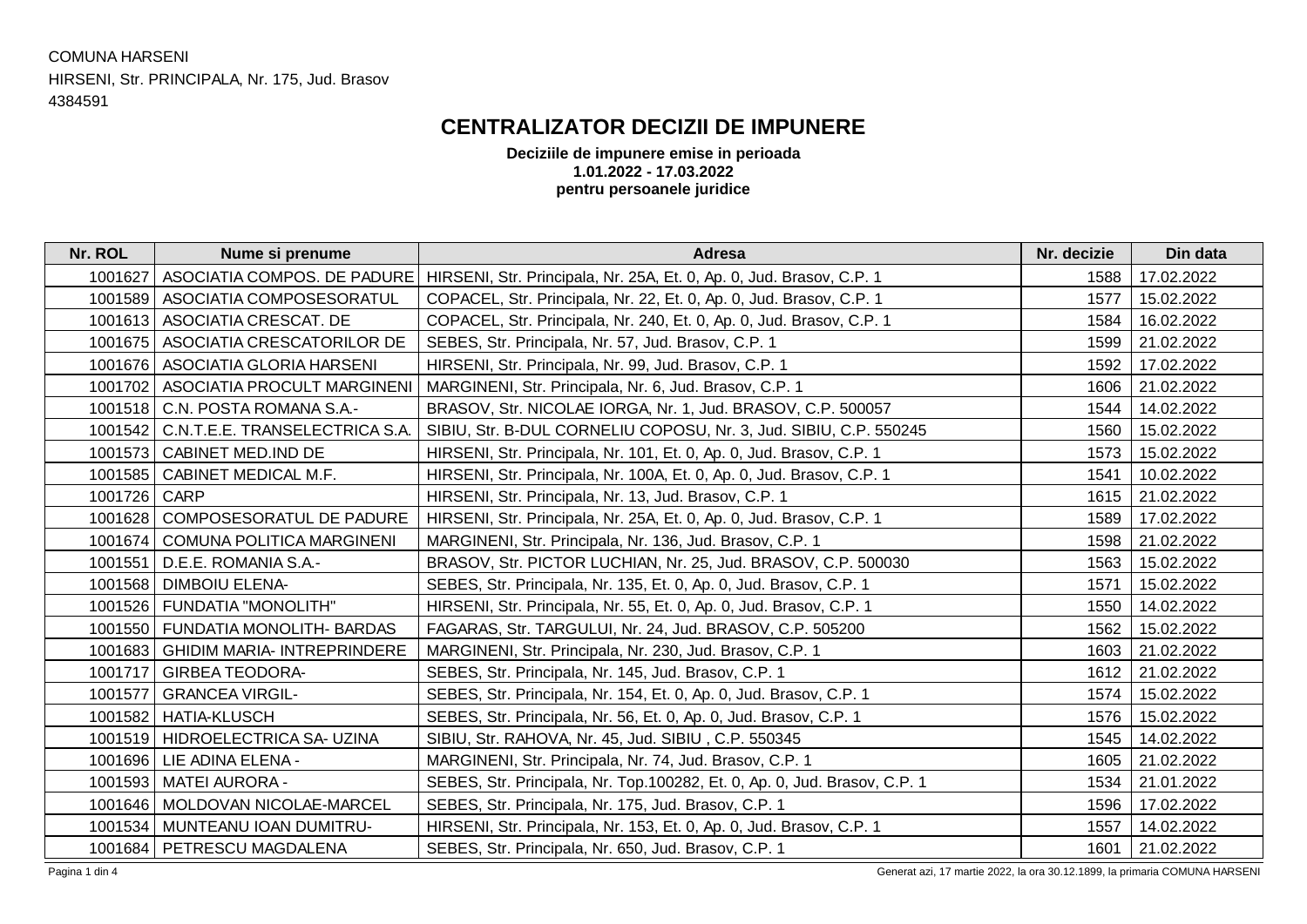| 1001520   R.N.P. DIRECTIA SILVICA BRASOV | FAGARAS, Str. TABACARI, Nr. 33, Jud. BRASOV, C.P. 505200                                                     | 1546 | 14.02.2022      |
|------------------------------------------|--------------------------------------------------------------------------------------------------------------|------|-----------------|
| 1001610 R.P.L. O.S. "PADURILE            | VOILA, Str. GARII, Nr. 257A, Jud. BRASOV                                                                     | 1583 | 15.02.2022      |
| 1001632   RADULET CRISTINA-ELENA-        | HIRSENI, Str. Principala, Nr. 194, Et. 0, Ap. 0, Jud. Brasov, C.P. 1                                         | 1590 | 17.02.2022      |
| 1001637   RINEA MADALINA                 | HIRSENI, Str. Principala, Nr. 65, Et. 0, Ap. 0, Jud. Brasov, C.P. 1                                          | 1593 | 17.02.2022      |
| 1001547   S.C. AGROFAG PRODUCT S.R.L.    | COPACEL, Str. Principala, Nr. 124B, Et. 0, Ap. 0, Jud. Brasov, C.P. 1                                        | 1540 | 8.02.2022       |
| 1001547   S.C. AGROFAG PRODUCT S.R.L.    | COPACEL, Str. Principala, Nr. 124B, Et. 0, Ap. 0, Jud. Brasov, C.P. 1                                        | 1618 | 7.03.2022       |
| 1001728   S.C. ALIGIOIE MNT S.R.L.       | FAGARAS, Str. DOAMNA STANCA, Nr. 9, Jud. BRASOV, C.P. 505200                                                 | 1616 | 21.02.2022      |
| 1001549   S.C. ALMACON S.R.L.            | COPACEL, Str. Principala, Nr. 123, Et. 0, Ap. 0, Jud. Brasov, C.P. 1                                         | 1561 | 15.02.2022      |
| 1001707   S.C. ANCIENT CAT SERV S.R.L.   | MARGINENI, Str. Principala, Nr. 115, Jud. Brasov, C.P. 1                                                     | 1608 | 21.02.2022      |
| 1001604 S.C. BIOSFERA FRUCT S.R.L.       | FAGARAS, Str. VASILE ALECSANDRI, Nr. 9, Jud. BRASOV, C.P. 505200                                             | 1580 | 15.02.2022      |
| 1001606   S.C. CAPRE GRECU S.R.L.        | COPACEL, Str. Principala, Nr. 203, Et. 0, Ap. 0, Jud. Brasov, C.P. 1                                         | 1582 | 15.02.2022      |
| 1001562   S.C. CARPATAGRO 86 H.G. SRL    | HIRSENI, Str. Principala, Nr. 177, Et. 0, Ap. 0, Jud. Brasov, C.P. 1                                         | 1567 | 15.02.2022      |
| 1001562   S.C. CARPATAGRO 86 H.G. SRL    | HIRSENI, Str. Principala, Nr. 177, Et. 0, Ap. 0, Jud. Brasov, C.P. 1                                         | 1568 | 15.02.2022      |
| 1001572   S.C. COMVIOPREST S.R.L         | FAGARAS, Str. CAMPULUI, Bl. 3, Sc. B, Ap. 8, Jud. BRASOV                                                     | 1572 | 15.02.2022      |
| 1001691   S.C. CONSTRUZIONI EDILCOM      | FAGARAS, Str. 1 DECEMBRIE 1918, Bl. 7A, Sc. B, Ap. 16, Jud. BRASOV, C.P.                                     | 1604 | 21.02.2022      |
| 1001633   S.C. DULCE PROD 2012 S.R.L.    | MARGINENI, Str. Principala, Nr. 33, Et. 0, Ap. 0, Jud. Brasov, C.P. 1                                        | 1591 | 17.02.2022      |
| 1001685   S.C. EDIL GA-MA S.R.L.         | MARGINENI, Str. Principala, Nr. 59, Jud. Brasov, C.P. 1                                                      | 1602 | 21.02.2022      |
| 1001617   S.C. ELCATA MHC S.R.L.         | GHIMBAV, Str. STR. MORII, Nr. 7, Jud. BRASOV                                                                 | 1537 | 21.01.2022      |
| 1001711   S.C. EXPLORJAM S.R.L.          | SEBES, Str. Principala, Nr. 191, Jud. Brasov, C.P. 1                                                         | 1609 | 21.02.2022      |
| 1001567   S.C. FABIMANU TURIST.V. S.R.L. | COPACEL, Nr. 213, Jud. BRASOV, C.P. 507092                                                                   | 1570 | 15.02.2022      |
| 1001605   S.C. FRUCTAVIT S.R.L.          | FAGARAS, Str. ALEEA LIVEZI, Nr. 10, Jud. BRASOV                                                              | 1581 | 15.02.2022      |
| 1001712   S.C. GATER COM 2018 S.R.L.     | COPACEL, Str. Principala, Nr. 123E, Jud. Brasov, C.P. 1                                                      | 1610 | 21.02.2022      |
| 1001601   S.C. GLADWELL ENERGY S.R.L.    | FAGARAS, Str. SOS. COMBINATULUI, Nr. 14, Bl. D8, Sc. 1, Ap. 4, Jud. BRASOV,                                  | 1579 | 15.02.2022      |
| 1001532   S.C. GRONIM IMPEX S.R.L.       | SEBES, Str. Principala, Nr. 163, Et. 0, Ap. 0, Jud. Brasov, C.P. 1                                           | 1555 | 14.02.2022      |
| 1001530   S.C. GURA ZMIZII S.R.L.        | SEBES, Str. Principala, Nr. KM. 3, Et. 0, Ap. 0, Jud. Brasov, C.P. 1                                         | 1553 | 14.02.2022      |
| 1001615   S.C. HIDRO N.R.G. S.R.L.       | BRASOV, Str. IULIU MANIU, Nr. 43, Et. 7, Ap. BIROU 720, Jud. BRASOV, C.P.                                    | 1585 | 16.02.2022      |
| 1001715   S.C. ILA & ILI COMERT S.R.L.   | HIRSENI, Str. Principala, Nr. 144, Jud. Brasov, C.P. 1                                                       | 1611 | 21.02.2022      |
| 1001531   S.C. INFO RURAL S.A.           | BUCURESTI, Str. Intrarea Catedrei, Nr. 5, Jud. Sector 1, C.P. 020331                                         | 1554 | 14.02.2022      |
|                                          | 1001552   S.C. IOVIANA PRODCOM '94 S.R.L   SEBES, Str. Principala, Nr. 87, Et. 0, Ap. 0, Jud. Brasov, C.P. 1 | 1564 | 15.02.2022      |
| 1001529   S.C. IVADINAMAR S.R.L.-        | SEBES, Str. Principala, Nr. 25, Et. 0, Ap. 0, Jud. Brasov, C.P. 1                                            | 1552 | 14.02.2022      |
| 1001719   S.C. KESLER N.V.A. PROIECT     | SEBES, Str. Principala, Nr. 80, Jud. Brasov, C.P. 1                                                          | 1613 | 21.02.2022      |
| 1001527 S.C. LEMN INVEST S.R.L.          | COPACEL, Str. Principala, Nr. 124 A, Et. 0, Ap. 0, Jud. Brasov, C.P. 1                                       |      | 1551 14.02.2022 |
| 1001616   S.C. MABOMA PRODUCT S.R.L.     | HIRSENI, Str. Principala, Nr. 55, Et. 0, Ap. 0, Jud. Brasov, C.P. 1                                          | 1586 | 16.02.2022      |
| 1001703   S.C. MARINUS MAG S.R.L.        | COPACEL, Str. Principala, Nr. 237, Jud. Brasov, C.P. 1                                                       | 1607 | 21.02.2022      |
| 1001590   S.C. MAXIMA FARM S.R.L.        | FAGARAS, Str. GHEORGHE DOJA, Nr. 40, Jud. BRASOV, C.P. 505200                                                | 1578 | 15.02.2022      |
| 1001640   S.C. MAXYGO BROKER DE          | PLOIESTI, Str. ALBA IULIA, Nr. 40A, Jud. PRAHOVA                                                             | 1542 | 11.02.2022      |
| 1001641   S.C. MESAR S.R.L.              | FAGARAS, Str. TEIULUI, Bl. 64, Sc. C, Ap. 18, Jud. BRASOV, C.P. 505200                                       | 1594 | 17.02.2022      |

Pagina 2 din 4 Generat azi, 17 martie 2022, la ora 30.12.1899, la primaria COMUNA HARSENI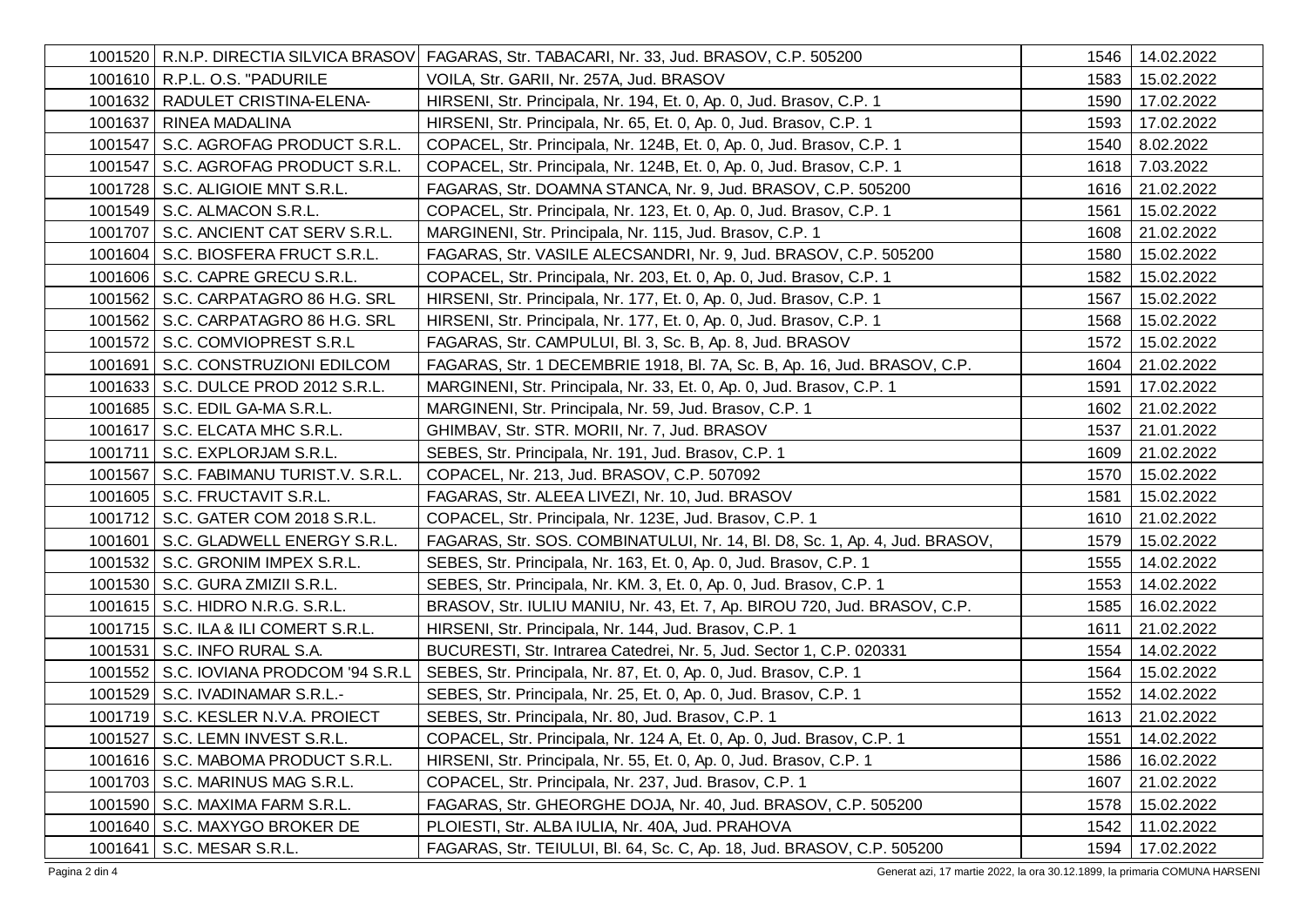| 1001525   S.C. MOUNTAIN'S MAGIC S.R.L. | BUCURESTI, Str. TULNICI, Nr. 6, Bl. 45, Sc. 1, Et. 7, Ap. 48, Jud. SECT.4 | 1549 | 14.02.2022 |
|----------------------------------------|---------------------------------------------------------------------------|------|------------|
| 1001553   S.C. RACODU S.R.L.           | MARGINENI, Str. Principala, Nr. 145, Et. 0, Ap. 0, Jud. Brasov, C.P. 1    | 1565 | 15.02.2022 |
| 1001624   S.C. REFORM FOREST S.R.L.    | COPACEL, Str. Principala, Nr. 109, Et. 0, Ap. 0, Jud. Brasov, C.P. 1      | 1587 | 17.02.2022 |
| 1001650   S.C. REFRACT PROD S.R.L.     | FAGARAS, Str. REPUBLICII, Bl. 1, Sc. B, Ap. 4, Jud. BRASOV                | 1597 | 17.02.2022 |
| 1001537   S.C. RIK LEMN NICOR S.R.L.   | SEBES, Str. Principala, Nr. 219, Et. 0, Ap. 0, Jud. Brasov, C.P. 1        | 1559 | 14.02.2022 |
| 1001565   S.C. ROCOPAS BARSA S.A.      | BRASOV, Str. CARAMIDARIEI, Nr. 4, Jud. BRASOV, C.P. 500030                | 1569 | 15.02.2022 |
| 1001522   S.C. ROKALMUS PLANT S.R.L.   | SEBES, Str. Principala, Nr. 131A, Et. 0, Ap. 0, Jud. Brasov, C.P. 1       | 1547 | 14.02.2022 |
| 1001533   S.C. RUCUB TRANS S.R.L.      | SEBES, Str. Principala, Nr. 160, Et. 0, Ap. 0, Jud. Brasov, C.P. 1        | 1556 | 14.02.2022 |
| 1001642 S.C. SIA EDIL S.R.L.           | COPACEL, Str. Principala, Nr. 191, Et. 0, Ap. 0, Jud. Brasov, C.P. 1      | 1595 | 17.02.2022 |
| 1001561   S.C. SIZA PRESTCOM S.R.L.    | COPACEL, Str. Principala, Nr. 20, Et. 0, Ap. 0, Jud. Brasov, C.P. 1       | 1566 | 15.02.2022 |
| 1001536   S.C. STELIAN & MARCEL S.R.L. | SEBES, Str. Principala, Nr. 219, Et. 0, Ap. 0, Jud. Brasov, C.P. 1        | 1558 | 14.02.2022 |
| 1001579 S.C. VALIAGVIS S.R.L.          | HIRSENI, Str. Principala, Nr. 88, Et. 0, Ap. 0, Jud. Brasov, C.P. 1       | 1575 | 15.02.2022 |
| 1001720   S.C. VIU AZURIU S.R.L.       | COPACEL, Str. Principala, Nr. 268, Jud. Brasov, C.P. 1                    | 1614 | 21.02.2022 |
| 1001679 S.C. WINKLER EXPERT CONT       | MARGINENI, Str. Principala, Nr. 256, Jud. Brasov, C.P. 1                  | 1600 | 21.02.2022 |
| 1001524 UNIUNEA JUD. A COOPERATIEI     | BRASOV, Str. CARAMIDARIEI, Nr. 4, Jud. BRASOV                             | 1548 | 14.02.2022 |